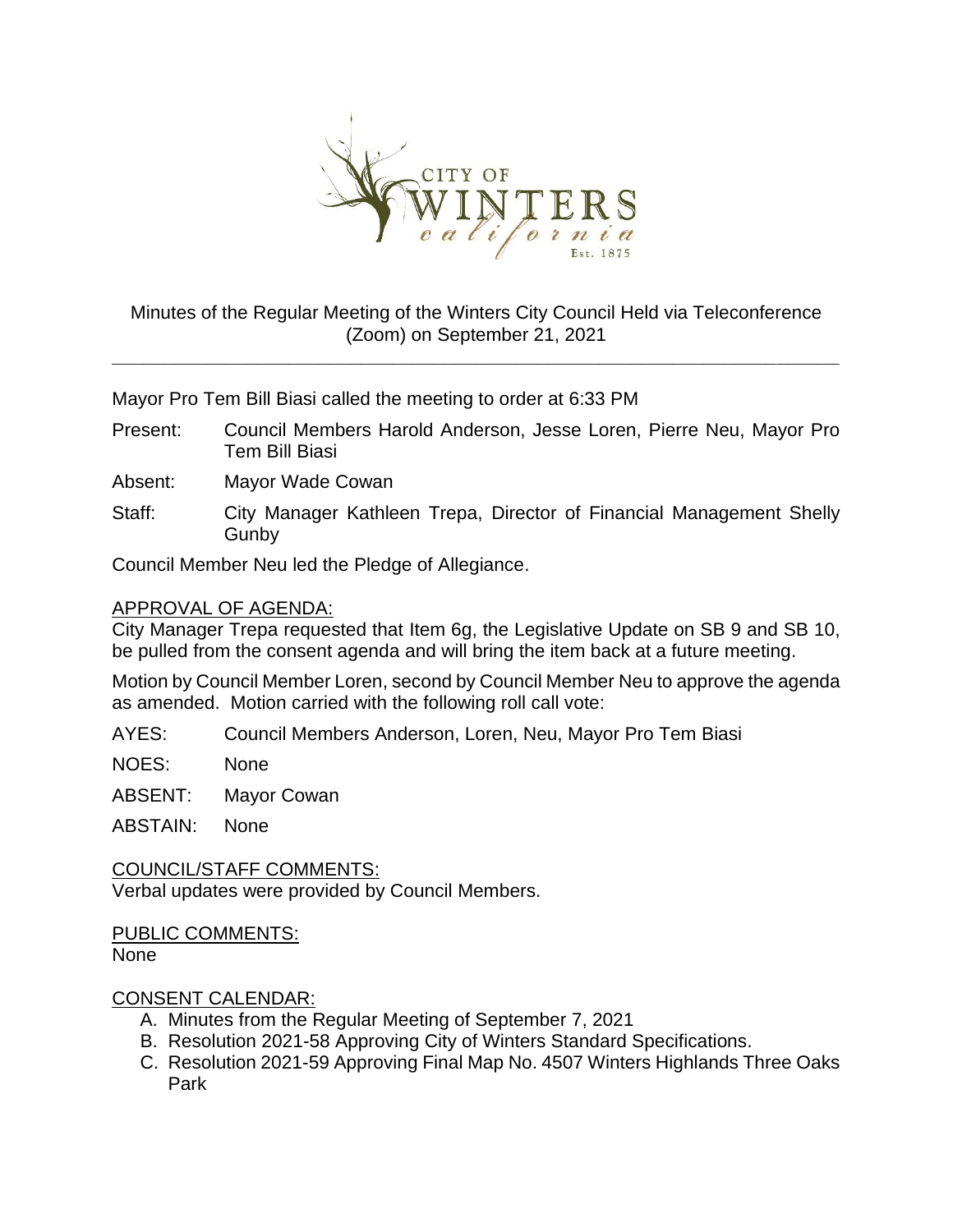- D. Resolution No. 2021-57 authorizing the purchase of a replacement vehicle for the Public Works' Wastewater Division from Ron DuPratt Ford
- E. Resolution 2021-60 awarding a construction contract and authorizing the City Manager to execute the contract to W.M. Lyles Co. for the Wastewater Treatment Facility Influent Screening Improvements, Phase 2, Project No. 20-01, authorizing the City Manager to approve change orders in an aggregate amount not to exceed \$93,600, and approving the updated Project Budget Sheet for the Project No. 20- 01, Phase II.
- F. Resolution 2021-61 Approving the Third Amendment to the BBK Legal Services **Agreement**
- G. Legislative Update on SB 9 and SB 10 Tabled for October 19th meeting
- H. Set the public hearing date for the Building and Fire Code adoption for October 19, 2021.
- I. Response to the 2019-20 Yolo County Grand Jury Final Report The Hawk, the Beetle, and the Budget: An Evaluation of the Approved Yolo Habitat Conservation Plan in its First 16 Months.

City Manager Trepa provided an overview of the consent calendar items. Motion by Council Member Nue, second by Council Member Anderson to approve the Consent Calendar as amended. Motion carried with the following roll call vote:

- AYES: Council Members Anderson, Loren, Neu, Mayor Pro Tem Biasi
- NOES: None
- ABSENT: Mayor Cowan

ABSTAIN: None

## PRESENTATION:

Senior Commission on Aging's Presentation on Annual Work Plan was presented by Commission Chair Glenn Ripley. Chairman Ripley provided an overview on the commission's goals and objectives for 2021-2022.

Council Members Anderson, Loren, Neu, and Mayor Pro Tem Biasi thanked the commission for their presentation and time spent on the Senior Commission on Aging.

Tina Lowden added her excitement for the Commissions Senior Resource Guide to be published and thanked

Kate Laddish thanked the commission for their work and presentation. She commented that she serves on the Yolo County in Home Support Services Advisory Committee and subcommittee and emphasized the difference that committee work can make. She offered to be a resource for future planning.

Valerie Whitworth thanked Glenn Ripley for his work with the commission. She was proud of the work the seniors were accomplishing on the commission.

\_\_\_\_\_\_\_\_\_\_\_\_\_\_\_\_\_\_\_\_\_\_\_\_\_\_\_\_\_\_\_\_\_\_\_\_\_\_\_\_\_\_\_\_\_\_\_\_\_\_\_\_\_\_\_\_\_\_\_\_\_\_\_\_\_\_\_\_\_\_\_\_